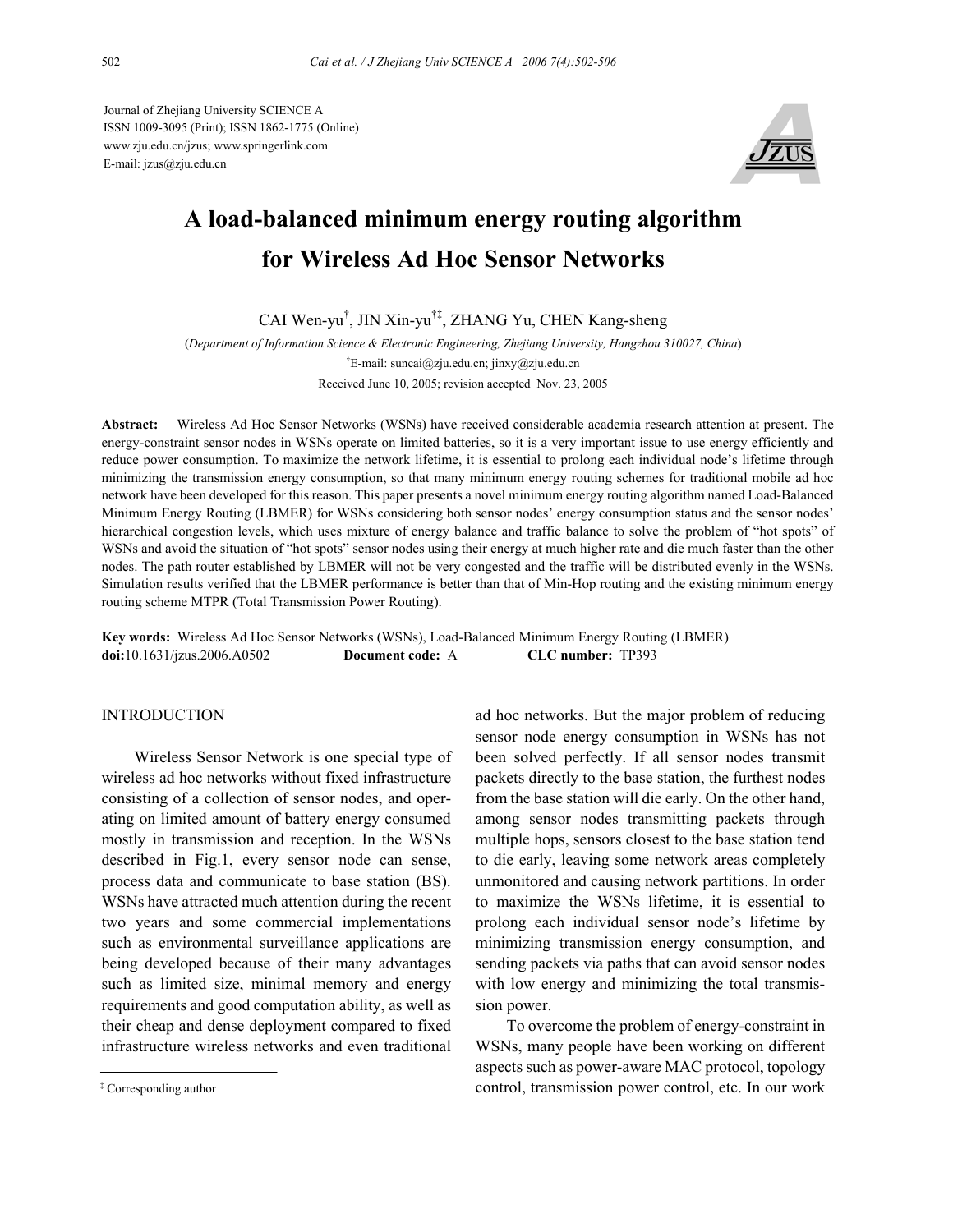

**Fig.1 Wireless sensor networks**

we save sensor nodes' energy mainly through energy-aware routing, which has received more and more attention in the recent few years.

As we know, Dijkstra's shortest path algorithm and Bellman-Ford's shortest path algorithm are not power-aware and do not work well for wireless networks, especially when one or more wireless nodes power off. Recently, several energy-aware multi-hop routing protocols for wireless ad hoc network have been proposed to minimize the total power over all the nodes. Minimum Total Transmission Power Routing (MTPR) protocol proposed by Dashy *et al*.(2002), sets the link cost to the transmission power and uses a shortest path algorithm to search for the minimum energy path. Minimum Total Transceiving Power (MTTCP) presented by Rodoplu and Meng (1998) assigns the transmission power as well as receiving power to the link cost metric. Singh *et al*.(1998) proposed Minimum Battery cost routing (MBCR) and Minimum Max Battery cost routing (MMBCR), using a battery cost function to decide route path. In Tohin (2001)'s Conditional MMBCR (CMMBCR), battery capacity instead of cost function is used as a route selection metric. CMMBCR relies on the residual battery capacity of nodes and considers both the total transmission energy consumption of routes and the remaining power of nodes. Minimum Total Reliable Transmission Power (MTRTP) proposed by Banerjee and Misra (2001) maintains that a link cost should be a function of both the energy required for a single transmission and the link error rate. A new routing algorithm for maximum network lifetime called max-min zP<sub>min</sub> was studied by Li et *al*.(2001), who tried to strike a balance between the minimum transmission energy routing and the max-min residual energy routing.

WSNs have characteristics such as bandwidthconstraint, variable-capacity link and energy-constraint operations that will affect routing protocol design. A novel power-aware routing protocol named Load-Balanced Minimum Energy Routing (LBMER) is designed in this paper. The solution approach is based on reducing the energy consumption at routing discovery phase and establishing energy-saving routing paths. The LBMER protocol considers not only the major concern of reducing sensor node's energy consumption, but also the sensor node's congestion level.

## MATHEMATICAL MODEL AND FORMULA-TION

In this paper, it is assumed that the sensor nodes are not mobile and that the topology of the WSNs is static or changes slowly enough such that there is enough time to balance the traffic. A wireless sensor network topology can be modeled by a weighted Bernoulli graph  $G=(V,L,E)$ , where *V* denotes the set of sensor nodes, *L* denotes the set of directional links  $(i,j)$  where  $i, j \in \mathbb{N}$  and *E* denotes the set of the nodes' initial energy units. The transmitter power level of the sensor node is assumed to be adjusted to the minimum level appropriate for the intended receiver within the transmission range. It is assumed a  $1/d^2$  path loss occurs in the sensor energy model by Bhardwaj *et al*.(2001) and Heinzelman *et al*.(2000), so the energy consumed is:

$$
E_i^{\text{tx}} = (e_i^{\text{t}} + \varepsilon_{\text{amp}} \times d^2) \times m, \quad E_i^{\text{rx}} = e_i^{\text{r}} \times m, \quad (1)
$$

where  $E_i^{\text{tr}}$  is the energy to send *m* bits and  $E_i^{\text{tr}}$  is the energy consumed to receive *m* bits, εamp denotes the transmitter amplifier's energy consumption,  $e_i^t$  and  $e_i^r$  denote the transmission energy required by node  $i$ to transmit or receive an information unit (bit). In the simulation of this paper, these parameters are set as follows:

$$
e_i^t = e_i^r = 50
$$
 nJ/bit,  $\varepsilon_{amp} = 100$  pJ/(bit·m<sup>2</sup>). (2)

The network's lifetime is defined as the time when any sensor node runs out of its own battery power for the first time because it can result in network partitioning and interrupt communication if a sensor node stops its operation.

Chang and Tassiulas (2000) proposed the lifetime formula of the wireless ad hoc network under a given flow is the time until the first battery drains out: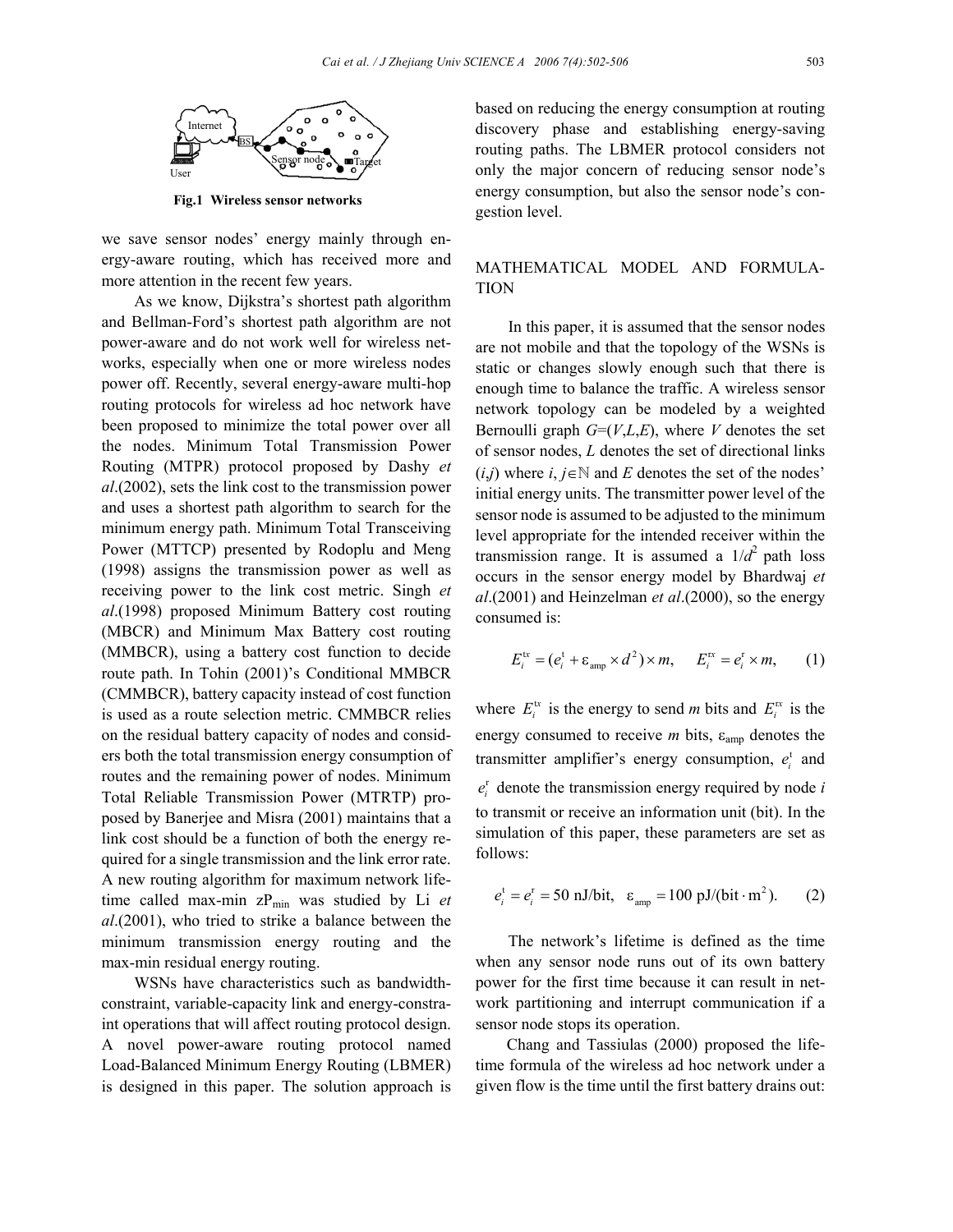$$
Lif \textit{eTime} = \min_{i \in V} \frac{E_i}{e_i \sum_{j \in N_i} f_{ij}}, \tag{3}
$$

where  $N_i$  denotes the collection of its directional neighboring nodes for each node *i*, *fij* denotes the ratio between average flow on link (*i*,*j*) and the maximal possible flow on the link, *ei* denotes the transmission energy required by node *i* to transmit an information unit.

We expand Eq.(3) for WSNs, the lifetime of WSNs is shown as follows:

$$
Lif \textit{eTime} = \min_{i \in V} \frac{E_i}{E_i^{\text{tx}} \sum_{j \in N_i} f_{ij} + E_i^{\text{tx}} \sum_{i \in N_j} f_{ji}}, \qquad (4)
$$

where  $N_i$  and  $N_j$  denote the collection of its directional neighboring nodes for each node *i* and *j*, *fij* denotes the ratio between average flow from node *i* to node *j* and the maximal possible flow on the link,  $f_{ji}$  denotes the ratio between average flow from node *j* to node *i* and the maximal possible flow on the link.

Now the main issue of how to use energy efficiently can be expressed to maximize the lifetime of WSNs, as seen in Eq.(5). This is also called EER (energy efficient routing) problem.

$$
\max(Liferime) = \max \left( \min_{i \in V} \frac{E_i}{E_i^{\text{tx}} \sum_{j \in N_i} f_{ij} + E_i^{\text{tx}} \sum_{i \in N_j} f_{ji}} \right).
$$
\n(5)

In the next section we will describe LBMER algorithms. Load-Balanced Minimum Energy Routing (LBMER) is a routing algorithm mainly considering a node's efficient energy consumption and MAC buffer queue length in order to avoid selected routing consisting of energy consuming nodes and prevent aggravation of nodes' congestion meanwhile.

### LOAD-BALANCED MINIMUM ENERGY ROUT-ING SCHEME

A MAC buffer queue model is presented in Fig.2.  $P_i$  and  $P_o$  denote input and output of the MAC buffer queue, *N* denotes the total length of buffer queue and



**Fig.2 MAC buffer queue model** 

*H* denotes the current buffer length. It is supposed that input and output of buffer follow Poisson distribution with parameter  $\lambda$  and  $\mu$ .

The probability of no overflowing of MAC buffer queue in time interval *T* is shown as:

$$
P = P\{K_{\lambda} - K_{\mu} \le N - H\},\tag{6}
$$

where  $K_{\lambda}$  and  $K_{\mu}$  denote the input and output packet length during the time *T*. Eq.(7) shows clearly the probability of no overflowing is decided by current buffer length *H* and maximum throughput of MAC layer *S*:

$$
P = \sum_{k_{\mu}=0}^{\infty} \sum_{k_{\lambda}=0}^{N-H+k_{\mu}} P\{k_{\lambda} \le N - H + K_{\mu} | K_{\mu} = k_{\mu}\} P\{K_{\mu} = k_{\mu}\}
$$
  
\n
$$
= \sum_{k_{\mu}=0}^{\infty} \frac{(\mu T)^{k_{\mu}}}{k_{\mu}!} e^{-\frac{T_{\mu}}{2}} \sum_{k_{\lambda}=0}^{N-H+k_{\mu}} \frac{(\lambda T)^{k_{\lambda}}}{k_{\lambda}!} e^{-\frac{T_{\lambda}}{2}}
$$
  
\n
$$
= \sum_{k_{\mu}=0}^{k_{\max}} \frac{(\mu T)^{k_{\mu}}}{k_{\mu}!} e^{-\frac{T_{\mu}}{2}} \sum_{k_{\lambda}=0}^{N-H+k_{\mu}} \frac{(\lambda T/2)^{k_{\lambda}}}{k_{\lambda}!} e^{-\frac{T_{\lambda}}{2}}, \qquad (7)
$$

where  $k_{\mu\text{max}}$ = $S \times R_L \times T$ ,  $R_L$  denotes the speed of MAC dealing with network packets and *S* denotes the maximum throughout of MAC layer. So we think the MAC buffer queue length can be used as the metric to measure sensor nodes' traffic congestion levels.

Let  $Q_i$  and  $Q_{iavg}$  denote the current and average MAC queue buffer length, *Qi*max and *Qi*min denote the maximum and minimum MAC buffer length threshold. The buffer queue occupancy ratio  $B_i$  is shown as Eq.(8).

$$
B_{i} = \begin{cases} 1 & (Q_{i\text{avg}} < Q_{i\text{min}}), \\ \frac{10 \times (Q_{i\text{avg}} - Q_{i\text{min}})}{Q_{i\text{max}} - Q_{i\text{min}}} + 1 = \frac{10 \times (Q_{i\text{avg}} - Q_{i\text{min}})}{Q_{i\text{max}} - Q_{i\text{min}}} + 1 \\ & (Q_{i\text{min}} \le Q_{i\text{avg}} < Q_{i\text{max}}), \\ 11 & (Q_{i\text{avg}} \ge Q_{i\text{max}}). \end{cases}
$$
(8)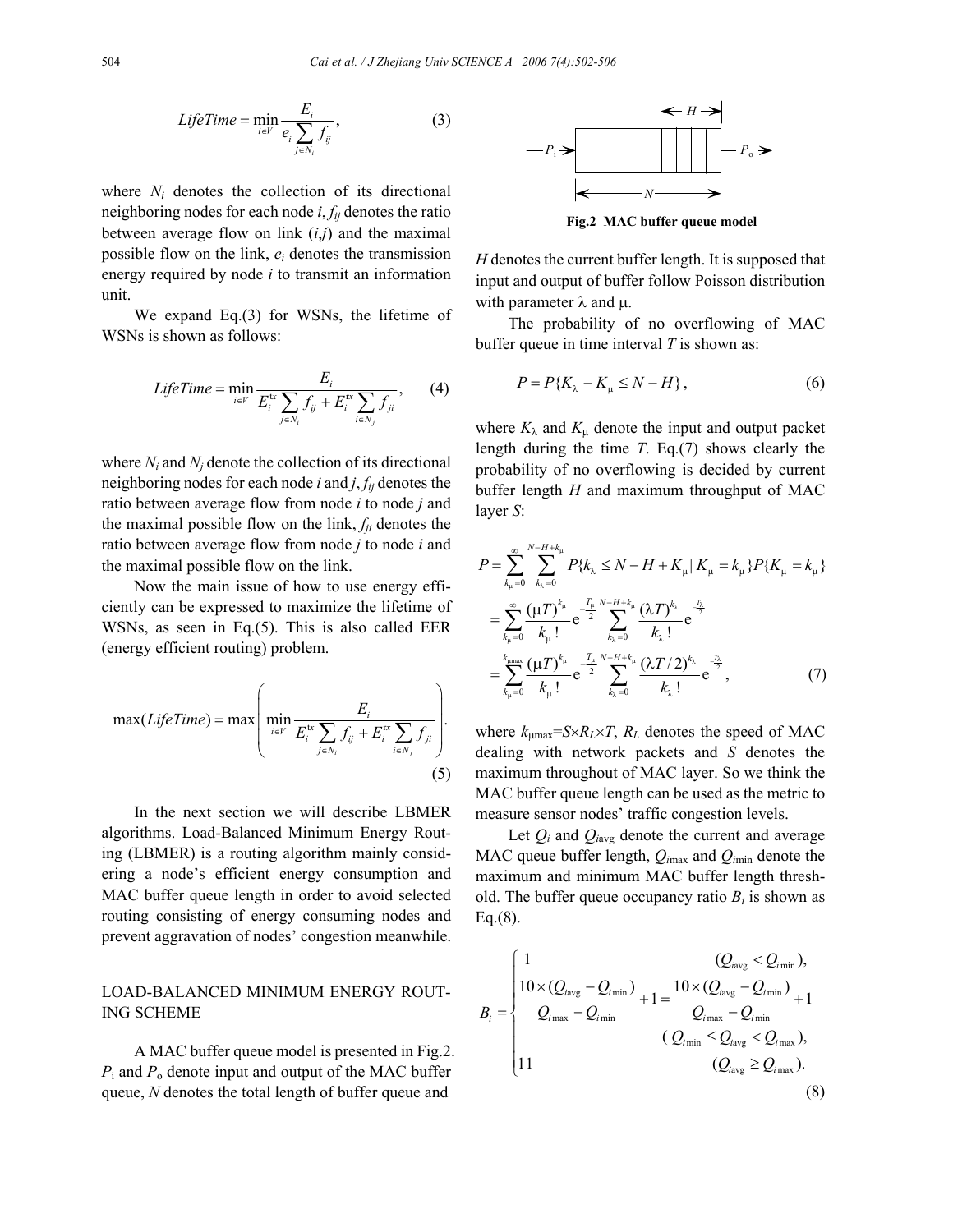The average queue length  $Q_{iavg}$  updates itself by the exponential weighted moving average (EWMA) algorithm and we set  $\omega$ =0.002 in the following simulation:

$$
Q_{\text{iavg}} = (1 - \omega)Q_{\text{iavg}} + \omega Q_i. \tag{9}
$$

Following the idea of Battery Cost Function *fi* proposed by Kim *et al*.(2002) and Tohin (2001), Battery Cost Function is redefined for sensor node *i*. The Battery Cost Function *fi* proposed in this paper denotes the ratio of battery energy usage and battery residual energy:  $f_i=(E_i-R_i)/R_i$ , where  $R_i\neq 0$  denotes residual battery energy capacity and *Ei* denotes total battery energy capacity. The LBMER algorithm is explained below.

Let *i*th node's Cost Function *Ci* be the product of battery cost function and buffer queue occupancy ratio function:

$$
C_{i} = f_{i} \times B_{i} = \begin{cases} f_{i} \times 1 = \frac{E_{i} - R_{i}}{R_{i}} & (\ Q_{i\text{avg}} < Q_{i\text{min}}), \\ \frac{E_{i} - R_{i}}{R_{i}} \times \left( \frac{10 \times (Q_{i\text{avg}} - Q_{i\text{min}})}{Q_{i\text{max}} - Q_{i\text{min}}} + 1 \right) \\ (Q_{i\text{min}} \le Q_{i\text{avg}} < Q_{i\text{max}}), \\ f_{i} \times 11 = \frac{E_{i} - R_{i}}{R_{i}} \times 11 & (Q_{i\text{avg}} \ge Q_{i\text{max}}). \end{cases} \tag{10}
$$

From Eq.(10) we can find that the node's cost function *Ci* degenerates to Minimum Energy Routing and does not consider buffer occupancy ratio when  $Q_{i\text{avg}}$ < $Q_{i\text{min}}$  or  $Q_{i\text{avg}} \geq Q_{i\text{max}}$ . This is also a kind of QoS routing and QoS weights are queue buffer occupancy ratio and battery residual ratio.

The total cost of route  $R_i$  is:

$$
M(R_j) = \sum_{i=0}^{n-1} C_i \,. \tag{11}
$$

Finally the best route  $R_{\text{best}}$  is:

$$
M(R_{\text{best}}) = \min_{R_j \in R^*} \{ M(R_j) \},\tag{12}
$$

where  $R^*$  is the collection of all paths from source to

the destination.

Eqs.(8)~(12) clearly implies that  $M(R<sub>i</sub>)$  is large if either the sensor node's buffer length occupancy is high or sensor node's battery energy usage is high. So the LBMER algorithm considers not only sensor node's energy efficient consumption but also the sensor node's buffer length occupancy levels. Furthermore, we introduce the maximum buffer length threshold and minimum buffer length threshold to indicate the sensor node's congestion level. If *Qi*avg is smaller than *Qi*min, the sensor node *i* can be considered not congested and let  $C_i$  equal to  $f_i$ ; else when  $Q_{i \text{ave}}$  is greater than *Qi*max, the *i*th sensor node is considered heavily congested and let  $C_i$  equal to  $11 \times f_i$ ; when  $Q_{i \text{avg}}$ is between *Qi*min and *Qi*max, the *i*th sensor node's cost function  $C_i$  is a linear function of queue buffer length. As a result, the selected best routing is the minimum cost of all routes.

#### SIMULATION RESULTS

In this section, we evaluate the proposed load-balanced minimum energy routing scheme and compare it with Min-Hop routing and MTPR via simulations. The network's normalized lifetime, throughput and transmission delay are measured as three key metrics.

In this set of simulations, scene area is set as 100 m×100 m, the number of total sensor nodes is 200. The initial energy of all sensor nodes is  $E<sub>i</sub>=10$  J. The maximum value of MAC buffer size equals to 256 kb. Base station is located at (50,50). In the simulation, the total process consists of 10 rounds in every round random 20 sensor nodes send packets to the base station with every packet size equaling 1024 bits. In addition, sensor nodes generate traffic at a rate  $R<sub>g</sub>(r)$ packets/s following Poisson distribution with parameter *r* and network load level is changed by changing parameter *r*. LBMER parameters are set as  $Q_{\text{imin}}$ =50 kb and  $Q_{\text{imax}}$ =150 kb for all the sensor nodes.

We evaluate the proposed algorithm by comparing the network normalized lifetime. Network normalized lifetime is the ratio between the lifetime of Min-Hop and LBMER, MTPR and LBMER, LBMER and LBMER. So the network normalized lifetime of LBMER equals to 1 all the time. Obtained